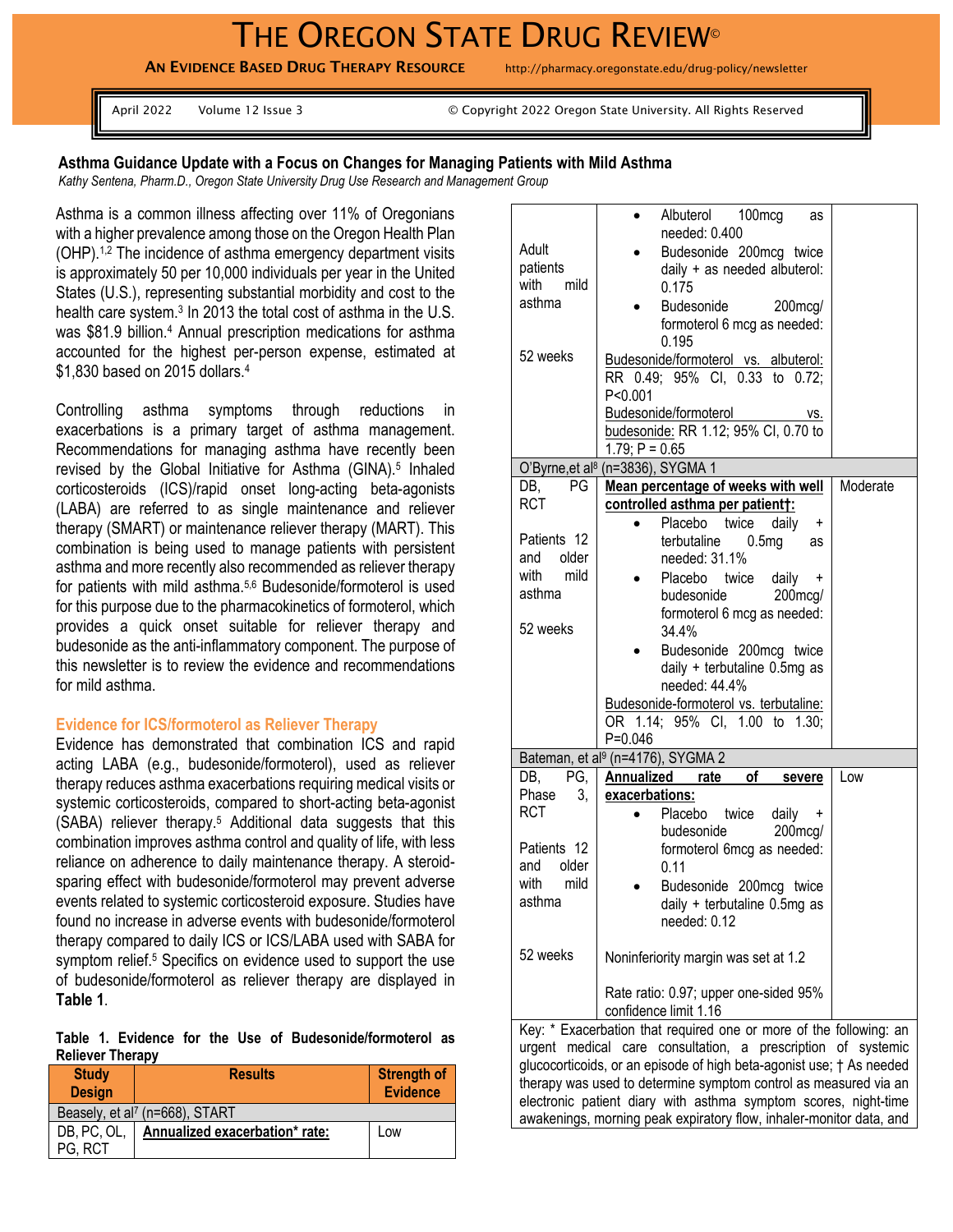| an electronic case-report form for the additional use of inhaled or $ $      |  |  |  |  |
|------------------------------------------------------------------------------|--|--|--|--|
| systemic glucocorticoids.                                                    |  |  |  |  |
| Abbreviations: $CI =$ confidence interval; $DB =$ double blind; $OL =$ open- |  |  |  |  |
| label; PC = placebo controlled; PG = parallel group; RCT = $\vert$           |  |  |  |  |
| randomized controlled trial; RR = relative rate.                             |  |  |  |  |

Budesonide/formoterol reduced exacerbation rates as demonstrated by the primary endpoint in the START and SYGMA 2 studies and as a secondary endpoint in the SYGMA 1 study, which found a reduction with the use of low dose budesonide/formoterol compared to as-needed SABA (relative rate [RR] 0.40; 95% confidence interval [CI], 0.18 to 0.86; p<0.05).<sup>7</sup> Scheduled maintenance budesonide therapy was more effective in reducing asthma exacerbations compared to asneeded budesonide-formoterol.7,8

The START trial results are limited by a high chance of performance bias, due to the open label design. SYGMA 2 was a noninferiority trial that started out as a superiority trial; however, a change in trial design was made due to exacerbation rates which were lower than expected and high adherence to maintenance therapy. The primary endpoint was calculated based on the full analysis set; however, use of the per protocol population is a more accurate assessment of efficacy in a noninferiority trial. Both SYGMA trials and the START trial were funded by AstraZeneca, the manufacturer of Symbicort (budesonide/formoterol) and Pulmicort (budesonide).

# **Budesonide/formoterol Policies and Best Practices**

- Adolescent and adult dose of budesonide/formoterol:
	- o **Reliever therapy**: 160/4.5 mcg as needed
	- o **MART**: up to 54 mcg metered dose of formoterol
- Budesonide/formoterol should not be used with other LABAs or ICS/LABA combination products
- Budesonide/formoterol is a preferred therapy for Fee-for-Service (FFS) Oregon Health Plan (OHP) patients

## **Guideline Recommendations**

Treatment recommendations for individuals with asthma are based on symptoms and divided into steps. Asthma guidelines recommend therapies based on intermittent or persistent symptoms; however, preferred therapy for each step may differ according to the guideline in which recommendations are based (**Table 2**).

### **Table 2. Asthma Treatment Guideline Recommendations for Adolescents and Adults\*** 5,10,11

| <b>Steps</b> | Guideline    | <b>Treatment Recommendations</b>     |  |
|--------------|--------------|--------------------------------------|--|
| Step 1       | <b>GINA</b>  | As-needed low dose ICS-formoterol or |  |
|              |              | As-needed SABA with ICS              |  |
|              | <b>NAEPP</b> | SABA as-needed                       |  |
|              | $NICE+$      | SABA as-needed                       |  |



Oregon DUR Board Newsletter Produced by OSU COLLEGE of PHARMACY DRUG USE RESEARCH & MANAGEMENT Managing Editor: Kathy Sentena sentenak@ohsu.edu

| Step 2                                                                                    | <b>GINA</b>                                        | As-needed low dose ICS-formoterol or low-  |  |  |
|-------------------------------------------------------------------------------------------|----------------------------------------------------|--------------------------------------------|--|--|
|                                                                                           |                                                    | dose maintenance ICS                       |  |  |
|                                                                                           | <b>NAEPP</b>                                       | Low-dose ICS and SABA as-needed OR         |  |  |
|                                                                                           |                                                    | Concomitant ICS and SABA as-needed         |  |  |
| Step 3                                                                                    | GINA                                               | Low dose maintenance ICS-formoterol or     |  |  |
|                                                                                           |                                                    | ICS/LABA with SABA as-needed               |  |  |
|                                                                                           | <b>NAEPP</b>                                       | Daily and as-needed combination low-dose   |  |  |
|                                                                                           |                                                    | ICS-formoterol                             |  |  |
|                                                                                           | NICE+                                              | Daily ICS with SABA as-needed              |  |  |
| Step 4                                                                                    | <b>GINA</b>                                        | Medium dose maintenance ICS-formoterol or  |  |  |
|                                                                                           |                                                    | ICS/LABA with SABA as-needed               |  |  |
|                                                                                           | <b>NAEPP</b>                                       | Daily and as-needed combination medium-    |  |  |
|                                                                                           |                                                    | dose ICS-formoterol                        |  |  |
|                                                                                           | NICE+                                              | MART regimen with low-dose ICS             |  |  |
| Step 5<br>Add-on LAMA<br><b>GINA</b><br>Consider high dose ICS-formoterol<br><b>NAEPP</b> |                                                    |                                            |  |  |
|                                                                                           |                                                    |                                            |  |  |
|                                                                                           |                                                    | Daily medium- to high-dose ICS/LABA + LAMA |  |  |
|                                                                                           |                                                    | and SABA as needed                         |  |  |
|                                                                                           | NICE+<br>Increase ICS dose to moderate maintenance |                                            |  |  |
|                                                                                           |                                                    | dose                                       |  |  |
| Step 6                                                                                    | <b>NAEPP</b>                                       | Daily high-dose ICS/LABA + oral systemic   |  |  |
|                                                                                           | corticosteroids + SABA as needed                   |                                            |  |  |
| Key: * Alternative treatment options are available in full guidelines; +                  |                                                    |                                            |  |  |
| Correlation of NICE recommendations to steps defined by other                             |                                                    |                                            |  |  |
| guidelines.                                                                               |                                                    |                                            |  |  |
| Abbreviations: GINA - Global Initiative for Asthma; ICS - inhaled                         |                                                    |                                            |  |  |

corticosteroid; LABA – long-acting beta-agonist; MART - maintenance reliever therapy; NAEPP - National Asthma Education and Prevention Program; NICE - National Institute for Health and Care Excellence; SABA – short-acting beta-agonist.

Recent GINA recommendations separate reliever therapy recommendations for adults and adolescents with asthma into two tracks (**Table 3**).<sup>5</sup> The change was prompted by evidence that the risk of severe asthma exacerbations exists in individuals with intermittent symptoms and this population experiences risk reduction with ICS-containing treatment. For individuals requiring daily controller therapy, MART is recommended.<sup>5</sup> For children 6-11 years, an ICS is recommended whenever a SABA is used, if not taking a daily maintenance ICS.<sup>5</sup>

### **Table 3. Asthma Reliever Therapy Recommendations for Adults and Adolescents**<sup>5</sup>

| Track   | Therapy          | <b>Rationale</b>                     |
|---------|------------------|--------------------------------------|
| Track 1 | Low-dose ICS-    | reduction in<br>Risk<br>severe       |
|         | formoterol<br>as | exacerbations with ICS-formoterol    |
|         | reliever therapy | compared to SABA reliever alone*     |
| Track 2 | SABA as reliever | Alternate approach if patient has no |
|         | with<br>therapy  | exacerbations on current therapy     |
|         | instructions to  | and is likely to be adherent to      |
|         | take ICS when    | controller therapy                   |
|         | SABA is used†    |                                      |

Key: \* Preferred therapy; † If not taking daily maintenance ICS Abbreviations: ICS = inhaled corticosteroid; SABA = short-acting betaagonist